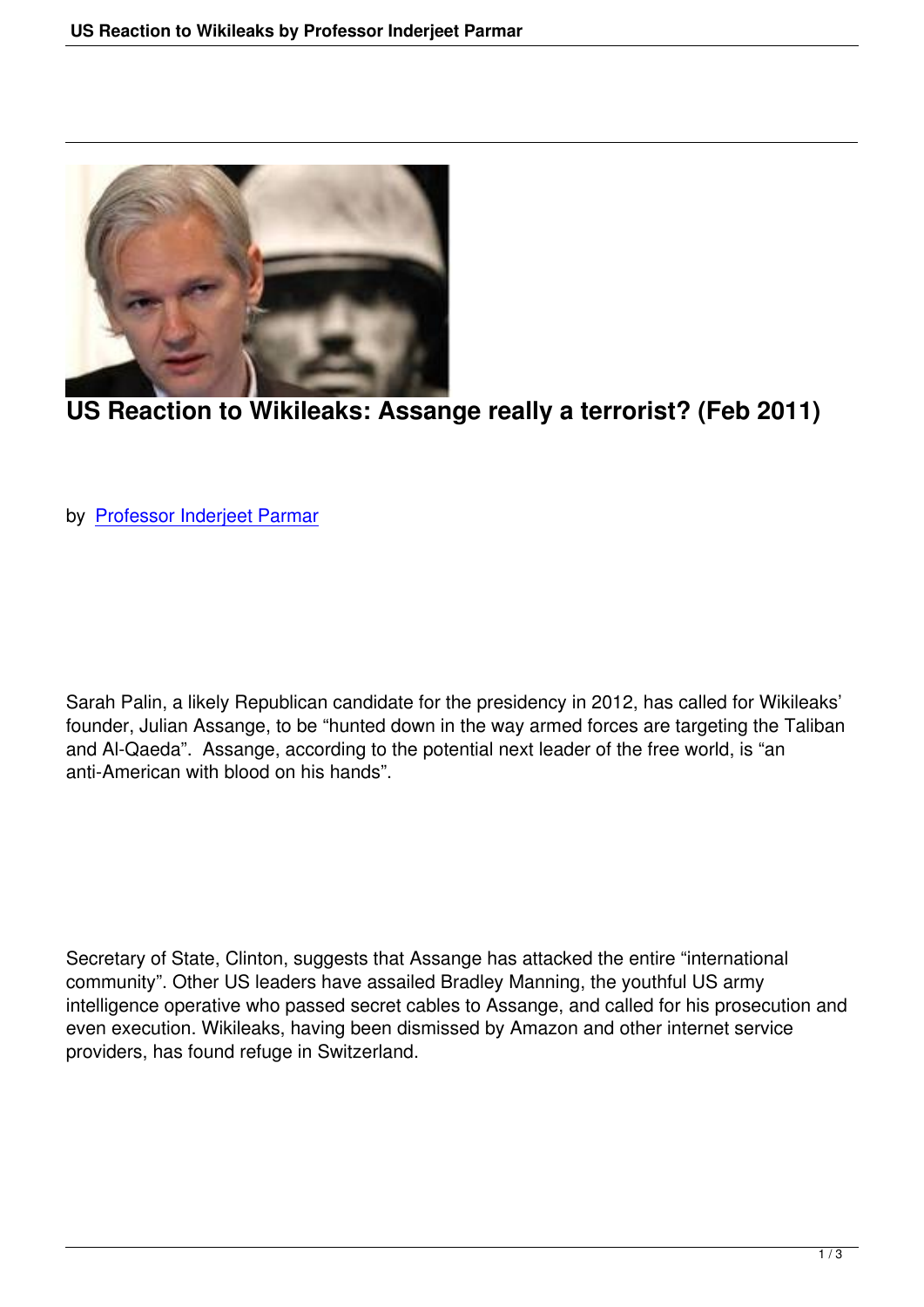For some, it is impossible to oppose US foreign policy without being an irrational, backward, evil, fanatical terrorist, who is against all things decent. It is automatically to be branded "anti-American" – against Americans per se and, therefore, almost "racist". The construction is not dissimilar to what some Israeli leaders say when anyone criticises their country's behaviour in Gaza and elsewhere: you are an anti-Semite. In the latter case, a Jew who criticises Israel is labelled "self-hating Jew". An American who criticises his country, like Bradley Manning, is smeared as "un-American". Such an approach to criticism unites a broad range of Americans – liberals to conservatives to neo-conservatives, state agencies and private philanthropic foundations: it is a core element of an informal but powerful operational code that brooks little opposition and declares any criticism of the imperial hegemon as an attack on God himself or, in Clinton's secular term, "the international community.

As God, or the world community, the US is ordinarily used to controlling outcomes – at least that's the operating myth. They are used to doing what they want and also portraying it they way they want. Al-Jazeera is bad enough but the wikileaks episodes have exposed America's vulnerability at a particularly bad time. Having one's secrets laid bare is galling but the knowledge that there's more to come is truly frightening. And coming at a time when American power is meeting stern resistance all around the world – Iran, Iraq, Afghanistan, Korea, from a burgeoning anti-war movement inside the US itself – and the American economy is failing to produce jobs and growth, more fully exposes US vulnerability.

Imperial powers rarely see anything in isolation. They tend to believe in the interconnectedness of things. They see the world as an interdependent system; when something goes wrong in one part of the system it has knock on effects across the system as a whole. Hence, wikileaks is seen as an attack on the entire "international community", of which the US is self-appointed head. And imperial hegemons do not appease aggressors.

It is difficult for the US to carry on "business as usual" even if the wikileaks episode has been dismissed by some as of little or no consequence. Things have changed. For Americans brought up on the myth of America the 'exceptional' country, the City Upon A Hill, the beacon of light pointing the way to the rest of the world, the eschewer of wicked power politics, wikileaks is nothing less than a reminder that the United States is like any other imperial power in history. In a deeply conservative nation, the American myth remains powerful: wikileaks' revelations chip away at American self-confidence, adding to the woes of lost status – an expensive budget-busting war in Afghanistan, economic relative decline, rise of China, a faltering American dream, and so on. And all that plus being led by a black president – who is believed by disturbingly large proportions of the electorate to be Muslim and foreign-born, an outsider – who